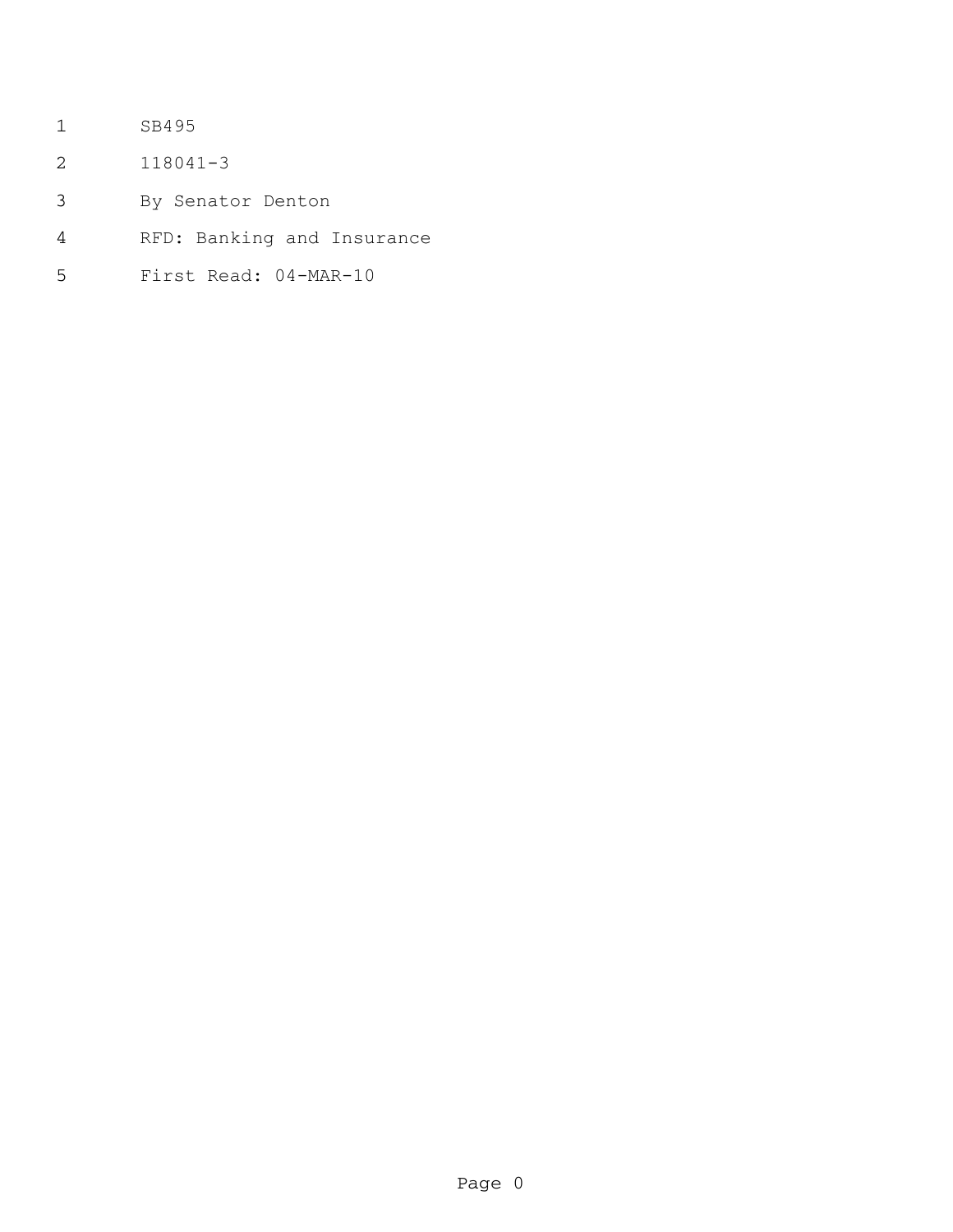118041-3:n:03/01/2010:FC/ll LRS2010-1021R2 SYNOPSIS: Existing law provides certain procedures for the acquisition of a majority share of a bank 10 and for the course of action that the Superintendent of Banking must take as to the default or misconduct of a bank or an officer or director of a bank. This bill would specify that the Banking Board may direct the superintendent to order the removal of an officer of a bank or to issue civil 17 money penalties. This bill would further allow the Banking Department to remove and prohibit a person who caused a bank to suffer substantial financial loss from participating in the affairs of any Alabama state bank or a holding company that controls an Alabama state bank regardless of whether the person is still employed by a state chartered bank. This bill would remove the exemption from the requirement of prior approval by the Superintendent of Banking for transactions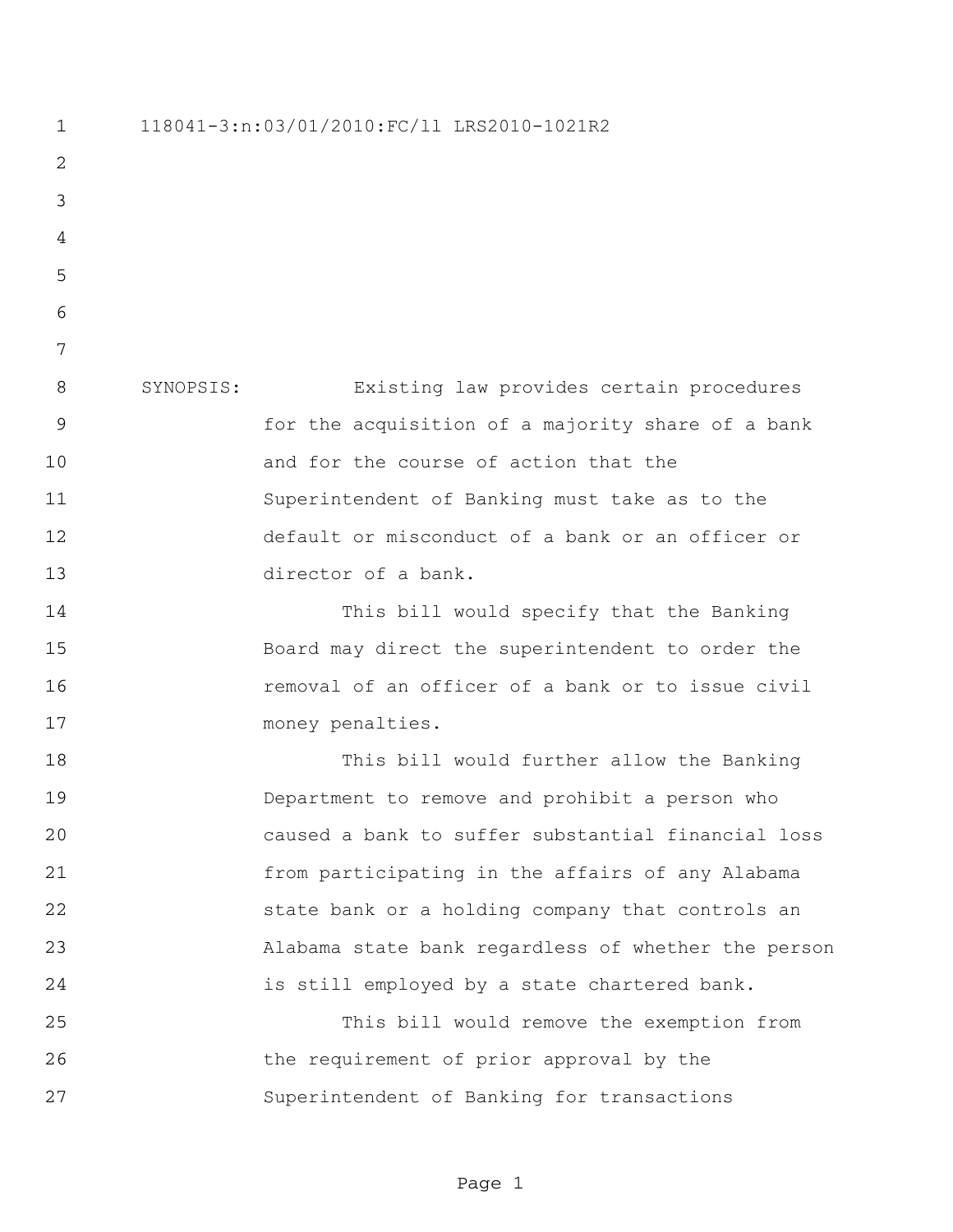requiring the prior approval of the Board of Governors of the Federal Reserve System under the Bank Holding Company Act of 1956. The bill would also allow the superintendent more time to review an application under this section.

 This bill would provide that, for certain purposes, a quorum of the Banking Board shall be a 8 majority of those present and entitled to vote.

 This bill would eliminate the requirement for the FDIC to apply for an order confirming appointment as the receiver of a bank from the receivership court when the FDIC is appointed **13 receiver** of the bank.

 This bill would further provide the conditions under which an Alabama bank holding company may acquire an out-of-state bank or a bank 17 holding company.

A BILL

## 20 TO BE ENTITLED

## 21 AN ACT

 To amend Sections 5-2A-12, 5-3A-6, 5-5A-44, 5-8A-20, 5-8A-24, 5-13B-3, 5-13B-4, 5-13B-5, and 5-13B-6, Code of Alabama 1975, relating to banks; to specify that the Banking Board may order the removal of and civil penalties against a person who has caused a bank to suffer a substantial financial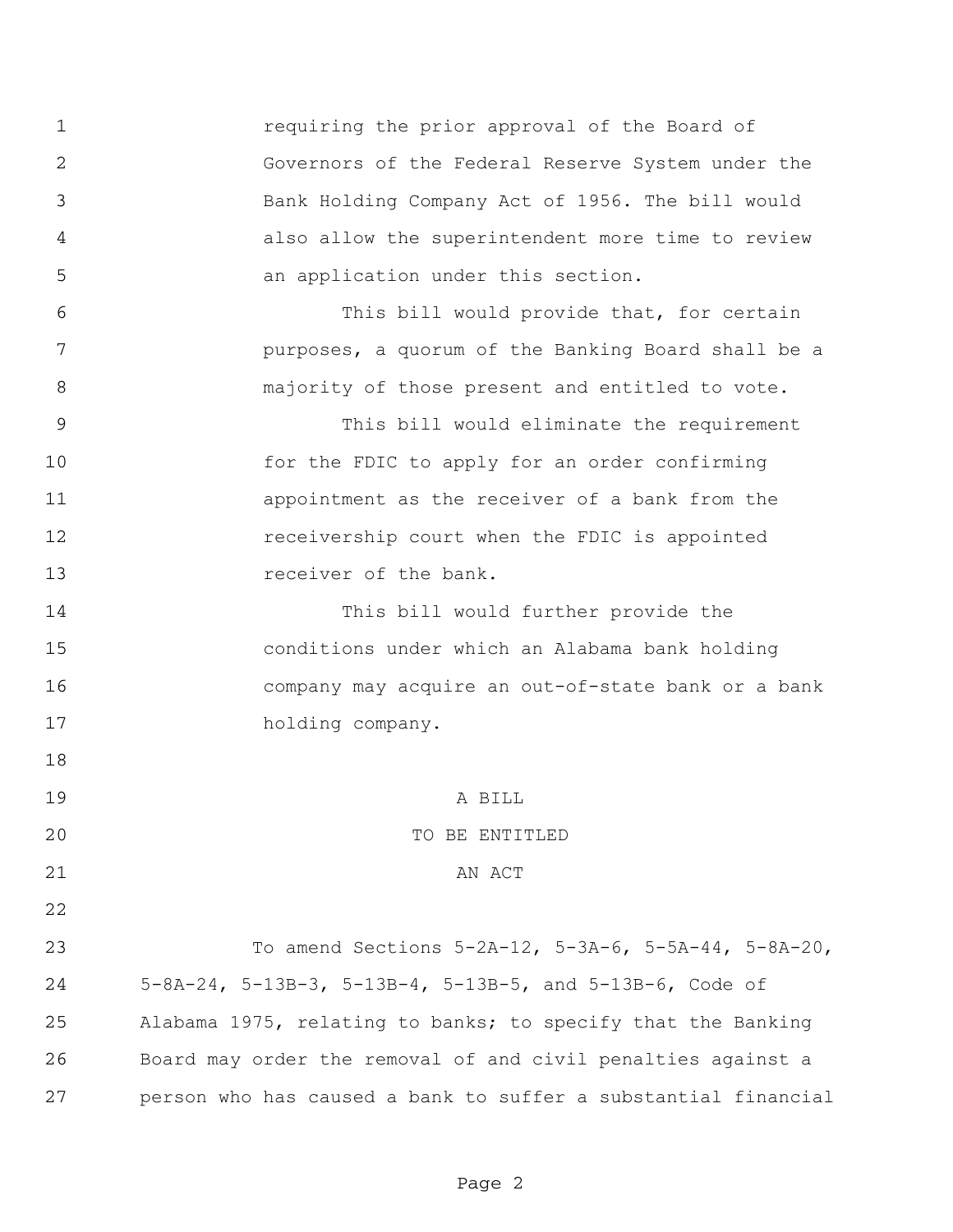loss; to allow the Banking Department to remove and prohibit a person who has caused a bank to suffer a substantial financial loss from participating in the affairs of any Alabama state bank or a holding company that controls an Alabama state bank, including after the person is no longer employed by a state chartered bank; to remove the exemption from prior approval by the Superintendent of Banking for transactions requiring the prior approval of the Board of Governors of the Federal Reserve System under the Bank Holding Company Act of 1956 and to further provide for the review of applications; to provide 11 that, for certain purposes, a quorum of the Banking Board shall be a majority of those present and entitled to vote; to remove the requirement that the Federal Deposit Insurance Corporation apply for an order confirming appointment as receiver from the receivership court; and to further provide for the conditions under which an Alabama bank holding company may acquire an out-of-state bank or a bank holding company. BE IT ENACTED BY THE LEGISLATURE OF ALABAMA:

 Section 1. Sections 5-2A-12, 5-3A-6, 5-5A-44, 5-8A-20, 5-8A-24, 5-13B-3, 5-13B-4, 5-13B-5, and 5-13B-6, Code of Alabama 1975, are amended to read as follows:

"§5-2A-12.

23 The superintendent may order a bank, the board of directors, any director or directors, and any officer or officers of any bank, individually or collectively (hereafter affected person, whether one or more) to correct any matters in the conduct of the affairs of the bank which in the opinion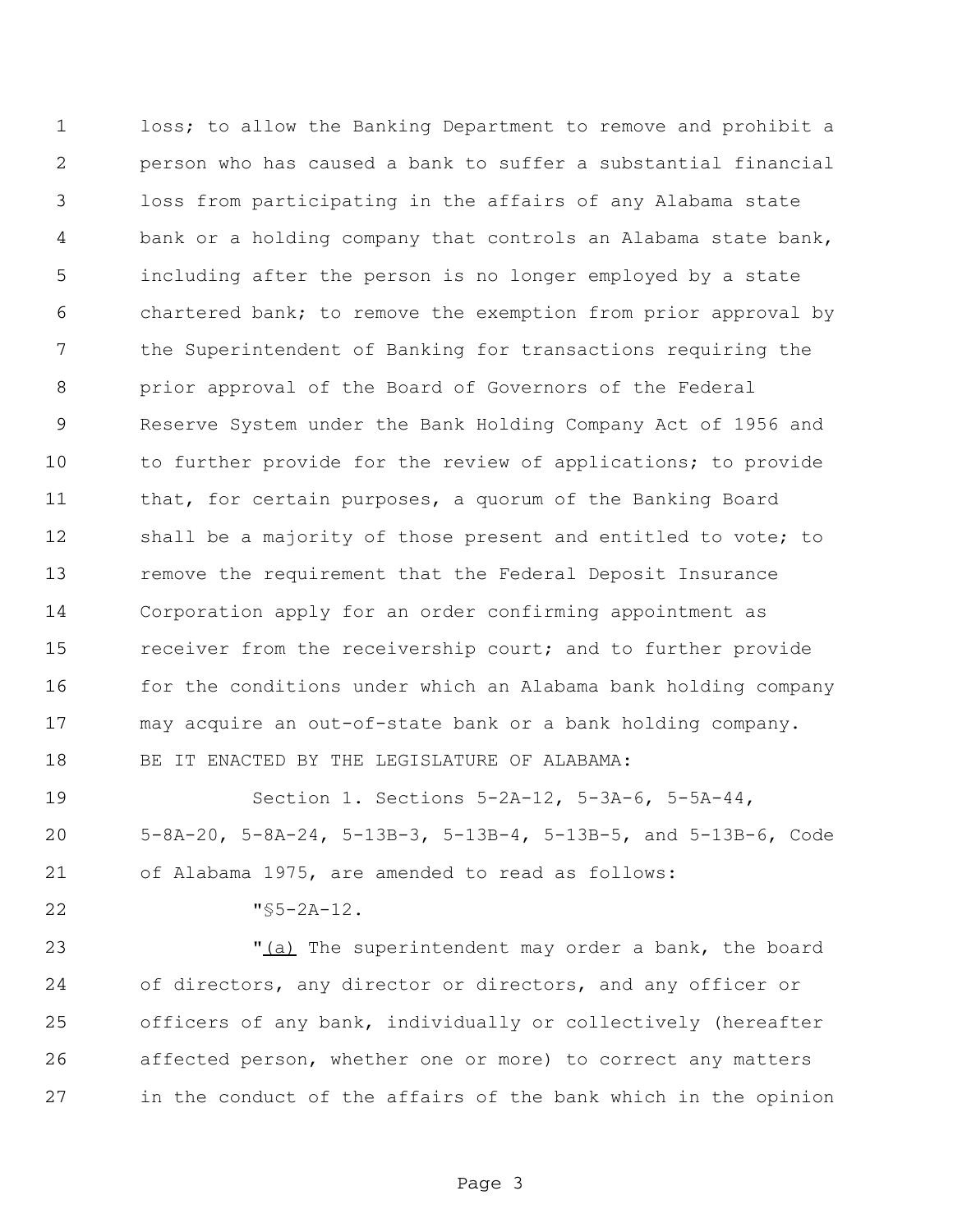of the superintendent are unsafe and unsound. The Banking Board may, after at least 20 days' written notice by the superintendent to the bank and any affected person, and a 4 hearing before the Banking Board, impose, by order, to direct the superintendent to issue an order that imposes civil money 6 penalties on the bank or and affected person or may remove 7 and, if so determined by the Banking Board, that removes any 8 affected person which:

 $\frac{1}{1}$  Who does not comply with the superintendent's order to correct unsafe and unsound matters if the Banking Board by written order enters a finding that the bank has thereby suffered or will probably suffer substantial financial loss and that such practice is one involving personal dishonesty on the part of such affected person or one which demonstrates a willful and continuing disregard for the safety and soundness of the bank, the result of which has caused the bank to suffer or which is likely to cause the bank to suffer 18 substantial financial loss-; or

 "(2) Whose conduct a. demonstrates personal dishonesty in connection with the business, operations, 21 assets, or liabilities of the bank; or b. demonstrates a willful and continuing disregard for the safety and soundness of the bank, the result of which has caused or is likely to cause the bank to suffer substantial financial loss.

 "(b) The amount of civil money penalties imposed shall not exceed one thousand dollars (\$1,000) per day with a maximum amount of one hundred thousand dollars (\$100,000) in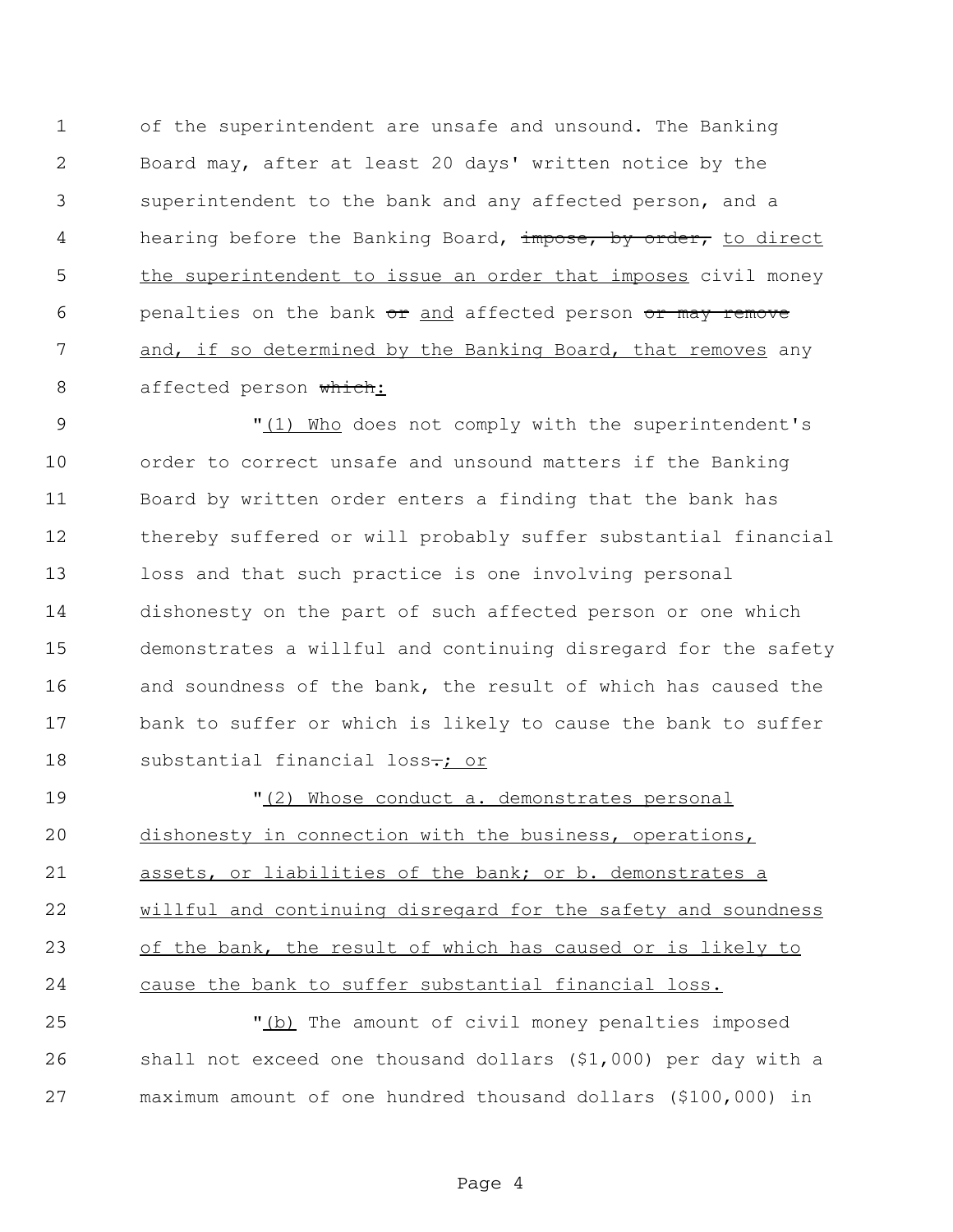the aggregate for all violations of an order of the superintendent. An order of removal also may prohibit the affected person from participating in the affairs of any Alabama state bank or any holding company that controls an 5 Alabama state bank. In the superintendent's written notice order to the bank or affected person of the imposition of civil money penalties or removal, the superintendent shall include a specific statement of the facts constituting the alleged unsafe and unsound conduct to be made the basis of the imposition of civil money penalties or removal. At the hearing 11 thereof thereon before the Banking Board, the board of directors of the bank or the affected person shall have the right to appear in person or by counsel. No member of the 14 Banking Board, other than the superintendent, may participate in the hearing if such member is affiliated with the bank or affected person or has previously been involved in a determination to institute the proceedings leading to the 18 hearing. Any order of the superintendent as directed by the 19 Banking Board, imposing civil money penalties or directing 20 removal of an affected person shall within 28 days of the date of entry thereof be appealable to the Circuit Court of Montgomery County, which appeal shall be conducted de novo. Pending expiration of the time for appeal, the order imposing civil money penalties or of removal shall not become effective and neither the superintendent nor the Banking Board shall publicly disclose such order except in connection with the appeal. All proceedings before the Banking Board shall be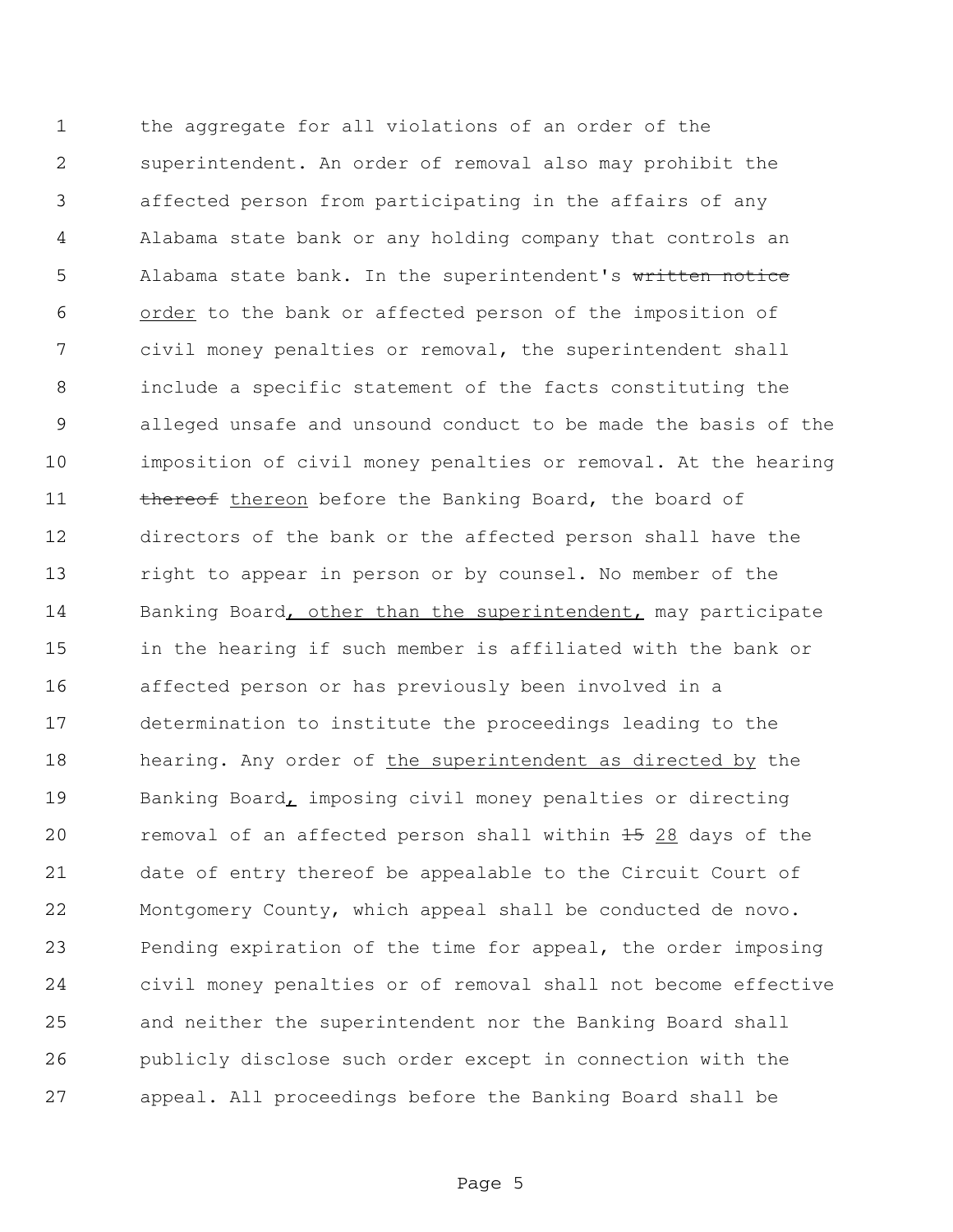confidential. Any person violating this section by disclosure of nonpublic information presented at a confidential hearing before the Banking Board, other than the disclosure that may result in connection with an appeal thereof, shall be guilty of a Class A misdemeanor.

 $5 - 3A - 6.$ 

7 The superintendent and every examiner acting under the superintendent may administer oaths and may examine under oath any person whose testimony may be required on the examination of any bank, on the examination of any affiliate of a bank, or on the examination of any agency of any foreign bank and shall have authority and power to compel the appearance and attendance of any such person or the production of any records and documents of any bank, any affiliate of a 15 bank, or any agency of a foreign bank for the purpose of any examination and attendance or production may be enforced by order of a circuit court. Production of records and documents or testimony, whether or not made under oath, required by the superintendent on the examination of any bank shall not constitute a waiver by the bank, or by any director, officer, employee, advisor, consultant, attorney, or accountant of or for the bank, of any attorney-client privilege or other privilege to which they may be entitled under law.

 "(b) Any officer, director, agent, or employee of any bank, any affiliate of any bank, or any agency of any 26 foreign bank, or any affected person, whether one or more, who (1) makes any false entry or omission in any book, report, or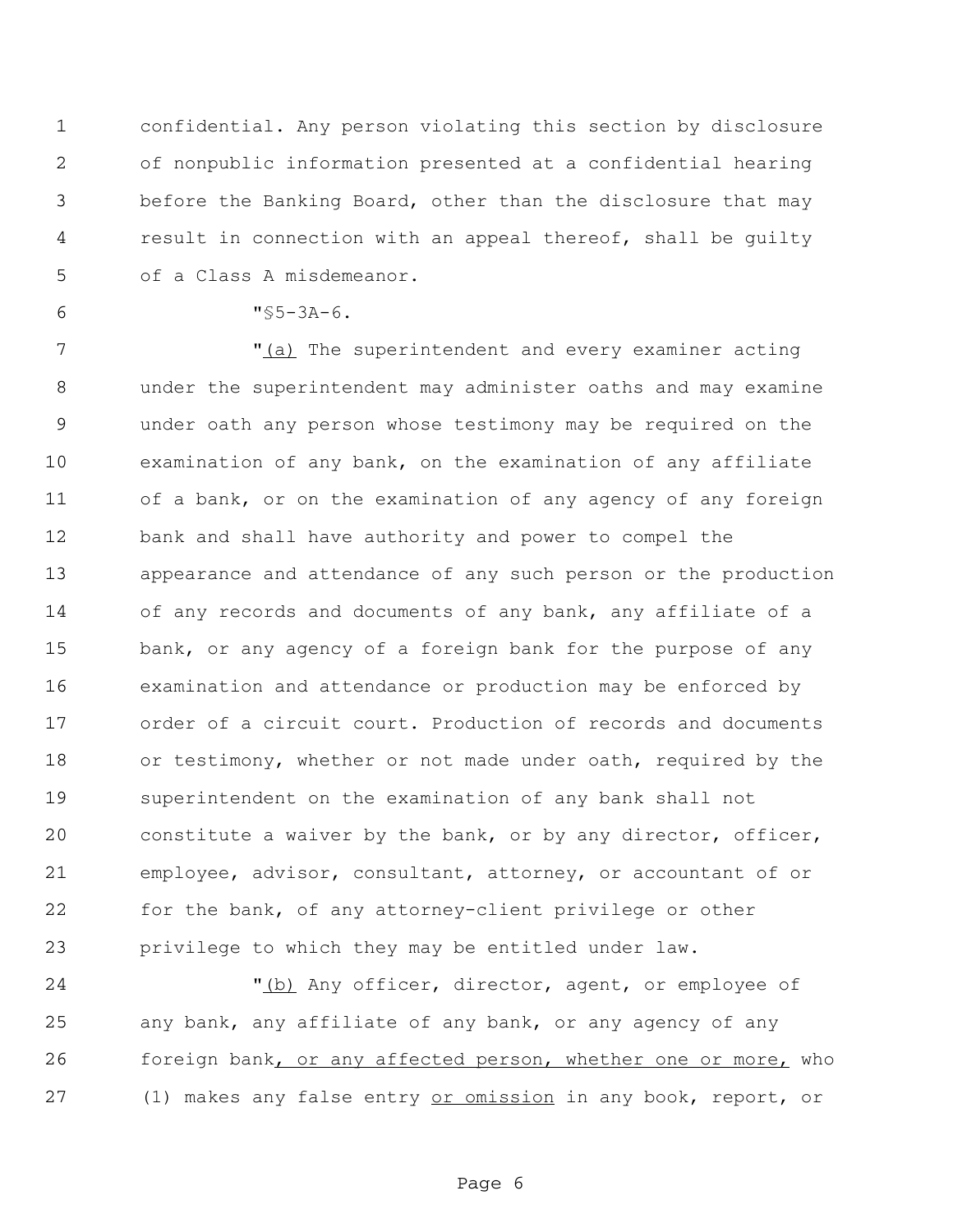statement of such bank, affiliate of such bank, or agency of such foreign bank or (2) makes a false statement, whether or not made under oath, to the superintendent, an examiner acting under the superintendent, or to any officer of such bank, affiliate of any bank, or agency of any foreign bank with intent to injure or defraud such bank, affiliate, or agency or with the intent to influence in any way the action of the 8 superintendent or an examiner acting under the superintendent, 9 shall be subject to removal or and the imposition of civil 10 money penalties by the superintendent when so directed by the Banking Board as provided in this title. An order of removal may prohibit the affected person from participating in the affairs of any Alabama state bank or any holding company that controls an Alabama state bank. Any action of the superintendent or examiner acting under the superintendent 16 taken in reliance upon such false entry, omission, or statement may be rescinded and withdrawn.

18 The Colombia transformation in taking an action to prohibit participation 19 by, remove, or impose civil money penalties upon, any officer, director, or employee of any bank, any affiliate of any bank, or any agency of any foreign bank under this section, the superintendent and Banking Board shall not be required to establish that the bank, affiliate of the bank, or agency of a foreign bank suffered or probably will suffer financial loss and shall not be required to establish that the superintendent or examiner acting under the superintendent was influenced by such false entry, omission, or statement.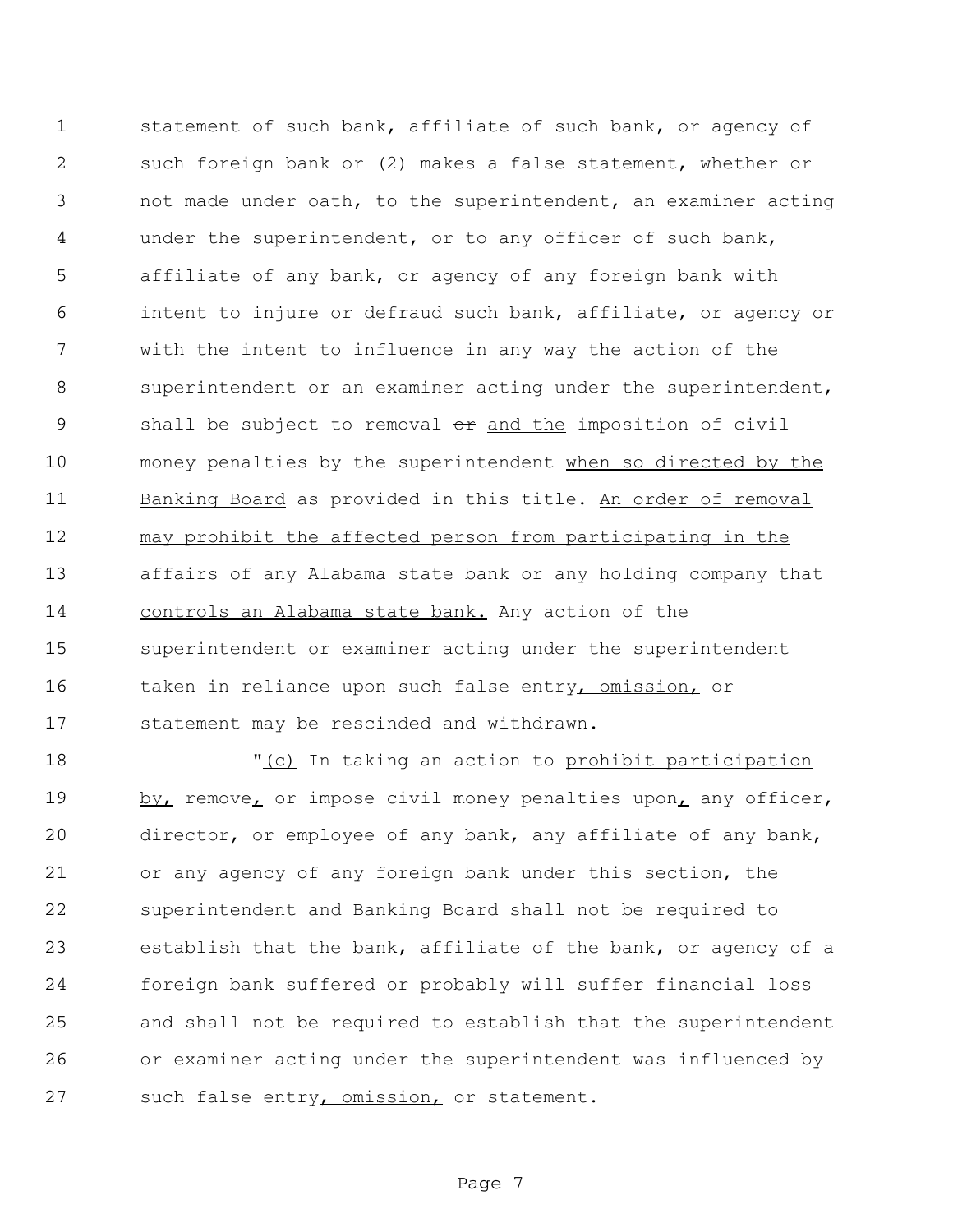"(d) The resignation, termination of employment or participation, or separation of any director, officer, or employee of a bank for any reason whatsoever shall not affect the jurisdiction and authority of the superintendent or the Banking Board to issue any notice or order and proceed under this title against any such person, including, without limitation, Sections 5-2A-12 and 5-3A-6, if such notice or order is served before the end of the six-year period beginning on the last date that such person ceased to be a 10 director, officer, or employee of any bank.

"§5-5A-44.

 "(a) No person may acquire any voting security of a state bank or of any corporation or other entity owning voting securities of a state bank if after the acquisition such person would own or possess the power to vote a majority of 16 the voting securities of such bank, unless an application is 17 filed with the superintendent for his review of the proposed 18 transaction and for his or her action, if any, as provided in this section.

 "(b) The application shall be on a form prescribed by the superintendent and shall be made under oath. The application must contain all information that the superintendent by regulation requires to be furnished in an application, as well as any information that the superintendent orders to be included in the particular application being filed and shall be accompanied by the filing fee prescribed by the Banking Board. No acquiring party may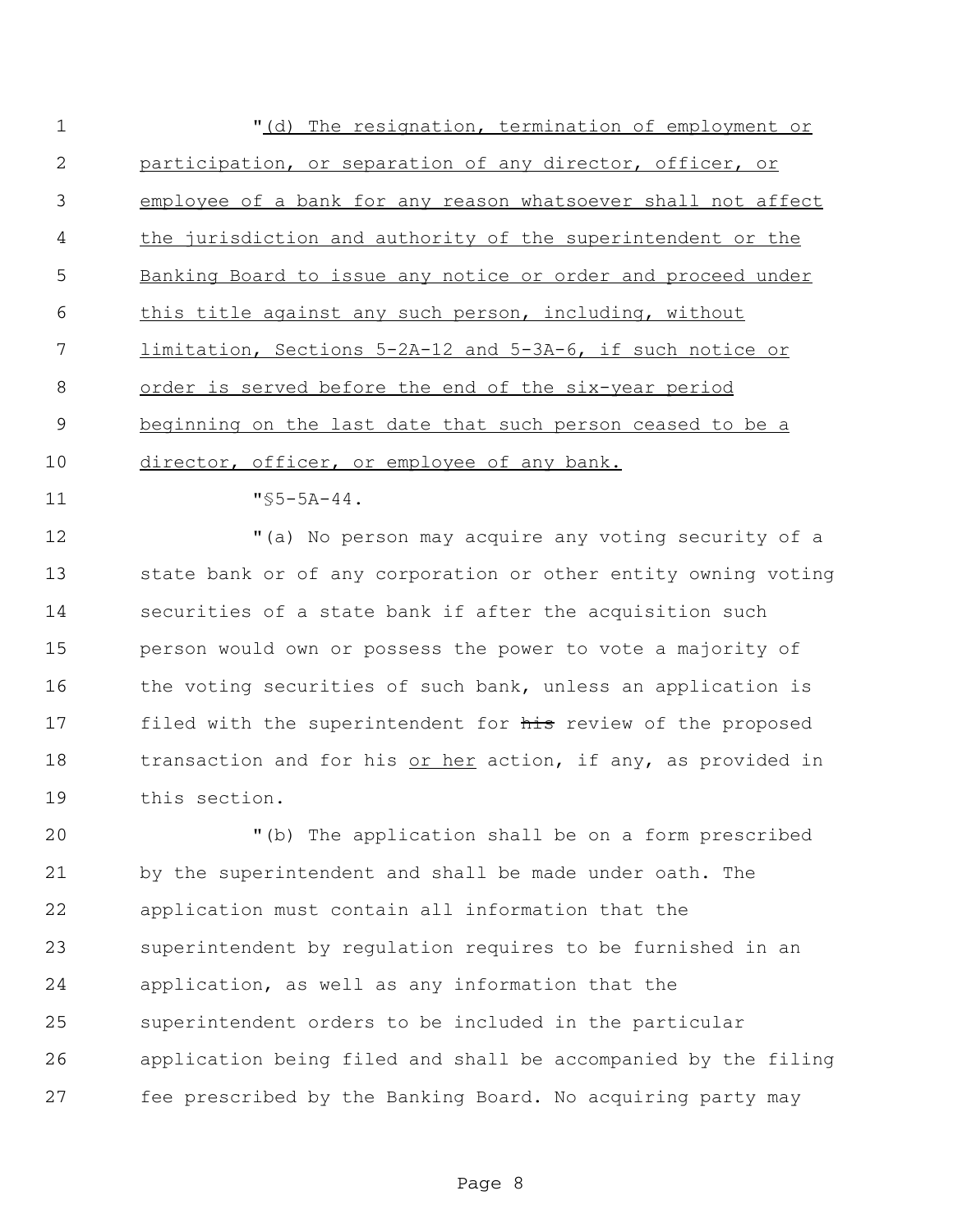acquire control of a bank unless the superintendent has approved the acquiring party's acquisition plan. The acquiring party shall file its application with the superintendent, and the application shall, except to the extent expressly waived by the superintendent, contain the following information:

 "(1) The identity, personal history, business 7 background, and experience of each person by whom or on whose behalf the acquisition is to be made, including his material business activities and affiliations during the past five years, and a description of any material pending legal or administrative proceedings in which he is a party and any criminal indictment or conviction of such person by a state or federal court.

 "(2) A statement of the assets and liabilities of each person by whom or on whose behalf the acquisition is to be made, as of the end of the fiscal year for each of the five fiscal years immediately preceding the date of the notice, together with related statements of income and source and application of funds for each of the fiscal years then concluded, all prepared in accordance with generally accepted accounting principles consistently applied, and an interim statement of the assets and liabilities for each such person, together with related statements of income and source and application of funds, as of a date not more than 90 days prior to the date of the filing of the notice.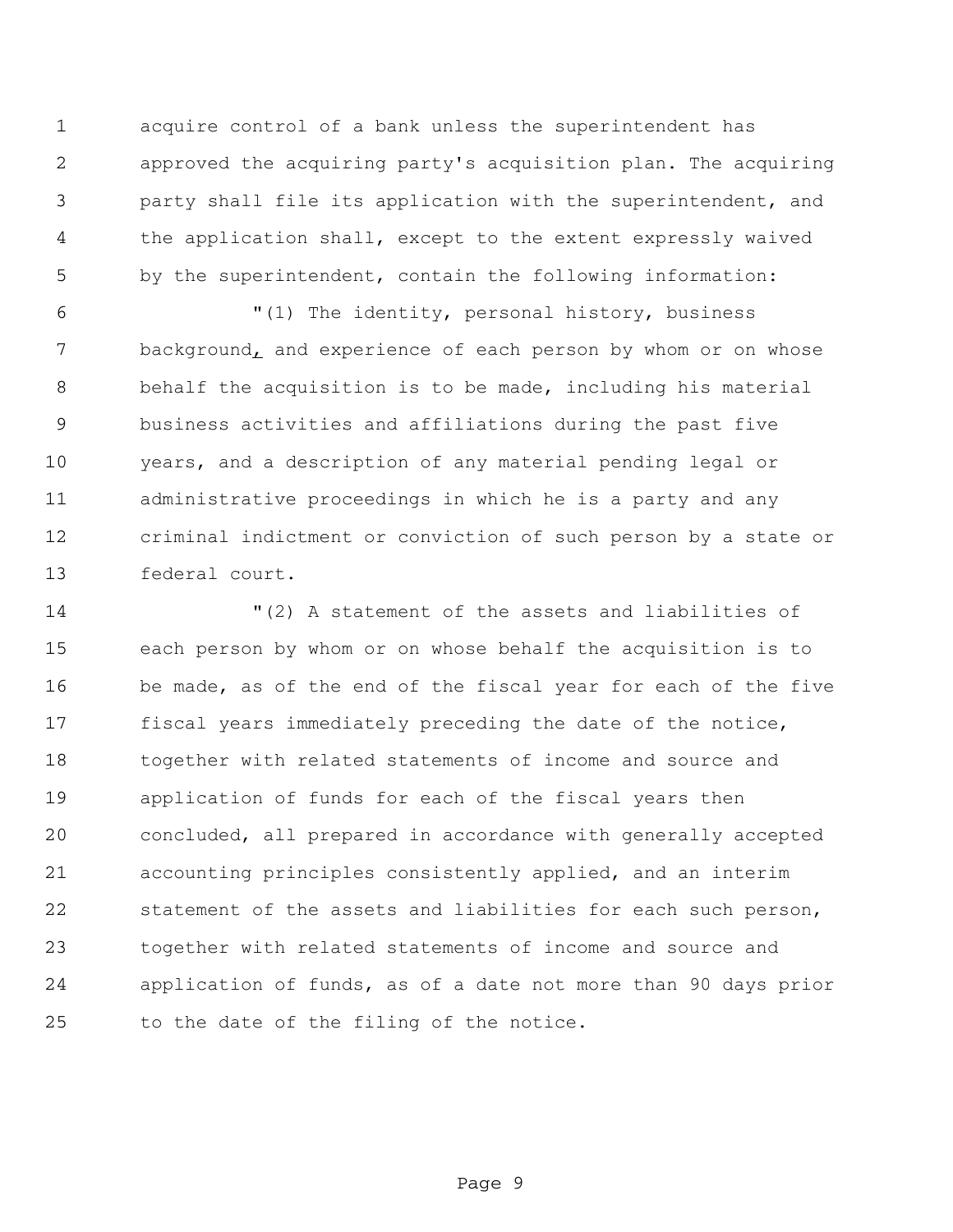"(3) The terms and conditions of the proposed acquisition and the manner in which the acquisition is to be made.

4 "(4) The identity, source, and amount of the funds or other consideration used or to be used in making the acquisition, and if any part of these funds or other consideration has been or is to be borrowed or otherwise obtained for the purpose of making the acquisition, a description of the transaction, the names of the parties, and any arrangements, agreements, or understandings with such persons.

 "(5) Any plans or proposals which any acquiring 13 party making the acquisition may have to liquidate the bank, 14 to sell its assets or merge it with any company or to make any other major change in its business or corporate structure or management.

 "(6) The identification of any person employed, 18 retained, or to be compensated by the acquiring party, or by any person on his behalf, to make solicitations or recommendations to stockholders for the purpose of assisting in the acquisition, and a brief description of the terms of such employment, retainer, or arrangement for compensation.

 "(7) Copies of all invitations or tenders or advertisements making a tender offer to stockholders for purchase of their stock to be used in connection with the proposed acquisition.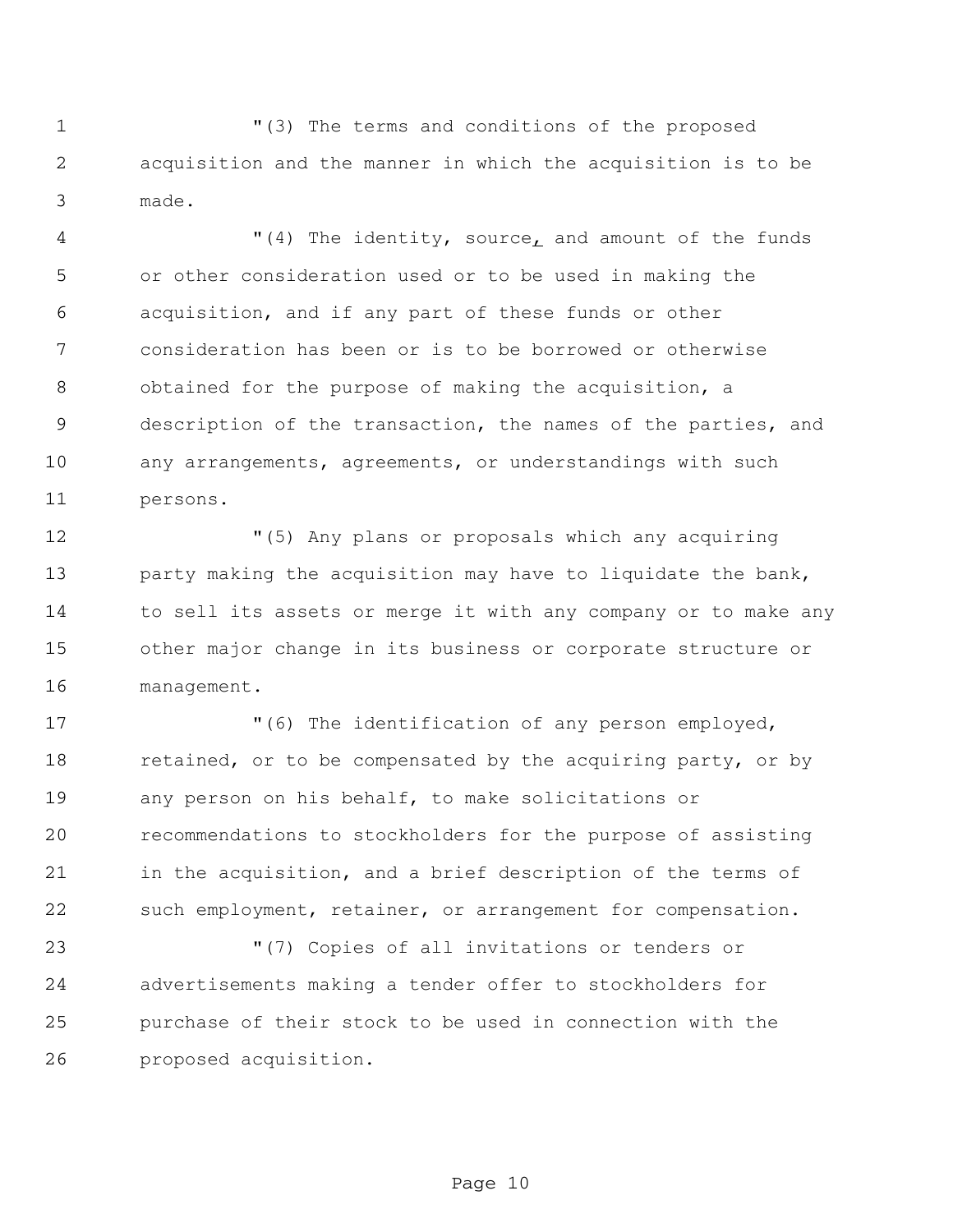"(8) If any tender offer, request, or invitation for tenders, or other agreement to acquire control is proposed to be made by means of a registration statement under the Federal Securities Act of 1933, as amended, or under circumstances requiring the disclosure of similar information under the Federal Securities Exchange Act of 1934, as amended, or in an application filed with the Federal Deposit Insurance Corporation, the Board of Governors of the Federal Reserve 9 System<sub>L</sub> or the Securities Commissioner of Alabama requiring similar disclosure, the superintendent may accept the registration statement or application with any additional information as the superintendent may require in lieu of the requirements of this section.

 "(9) If, while an application is pending, any material change occurs in the facts stated in the application, 16 the acquiring party within 10 days after the change shall file with the superintendent an amendment to the application describing the change in accordance with rules the superintendent may adopt.

 "For the purposes of this section, the term "person" means an individual or a corporation, partnership, trust, association, joint venture, pool, syndicate, sole proprietorship, unincorporated organization, or any other form of entity not specifically listed herein.

 "Information obtained by the superintendent under this section is confidential and may not be disclosed by the superintendent or any officer or employee of the State Banking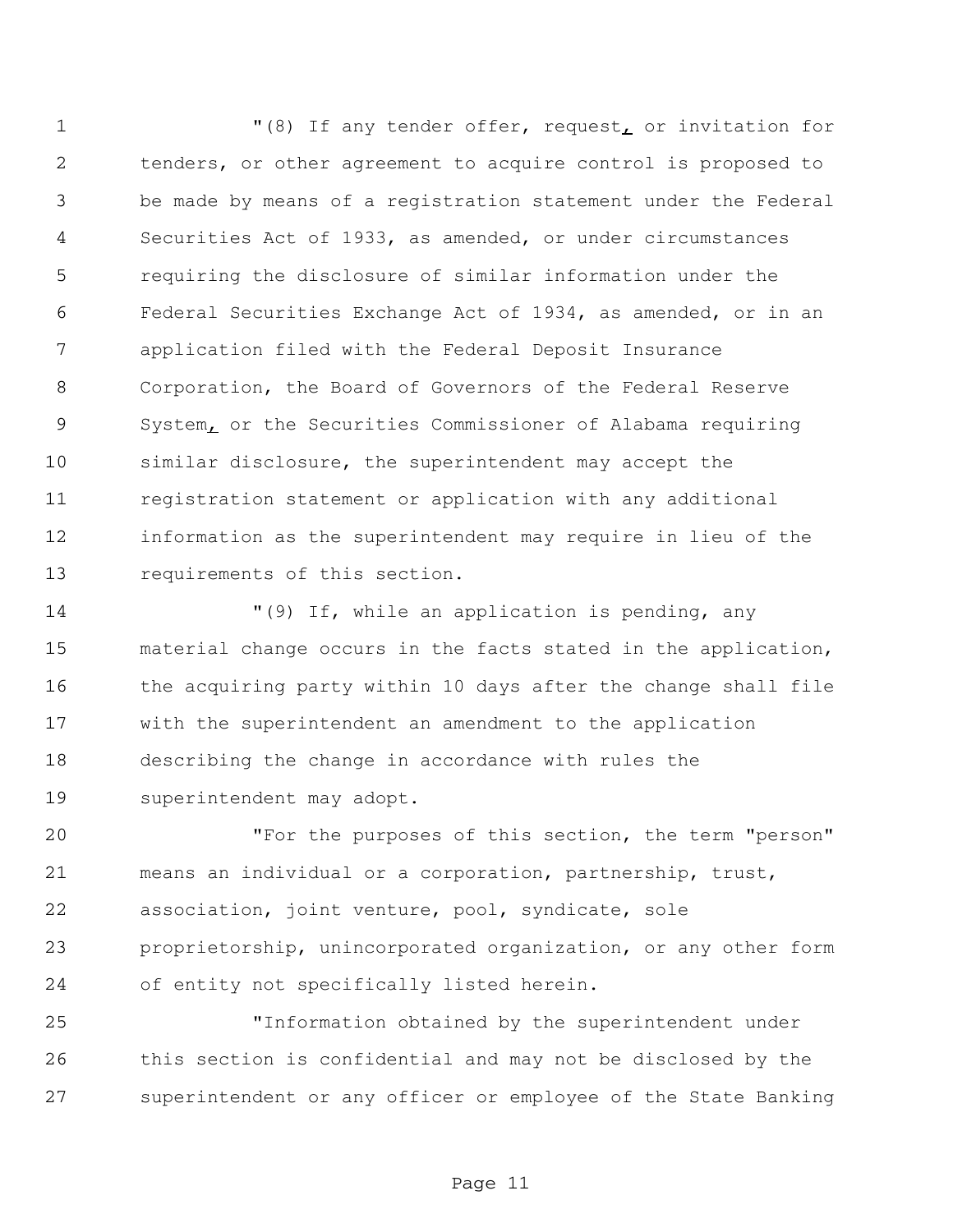1 Department, except that the superintendent may in his or her 2 discretion, if he the superintendent deems it necessary or proper to the enforcement of the laws of this state or the United States and to the best interest of the public, divulge such information to any department, agency, or instrumentality of the state or federal government.

 "(c) The superintendent shall issue an order denying an application if he or she finds that:

 "(1) The financial condition of any acquiring person is such as might jeopardize the financial stability of the bank or prejudice the interests of the depositors or stockholders of the bank;

 "(2) The competence, experience, or integrity of any acquiring person or of any of the proposed management personnel indicates that it would not be in the interest of 16 the depositors or stockholders of the bank, or in the interest of the public to permit such person to control the bank; or

18  $(3)$  Any acquiring person neglects, fails, or refuses to furnish the superintendent all the information required by him.

21 (d) If an application filed under this section is 22 mot denied by the superintendent within 30 days after it is **filed, the transaction may be consummated. The superintendent** 24 may, before the expiration of the 30-day period, give the applicant written notice that the application will not be 26 denied, in which case the transaction may be consummated. The superintendent shall approve or deny a change of control under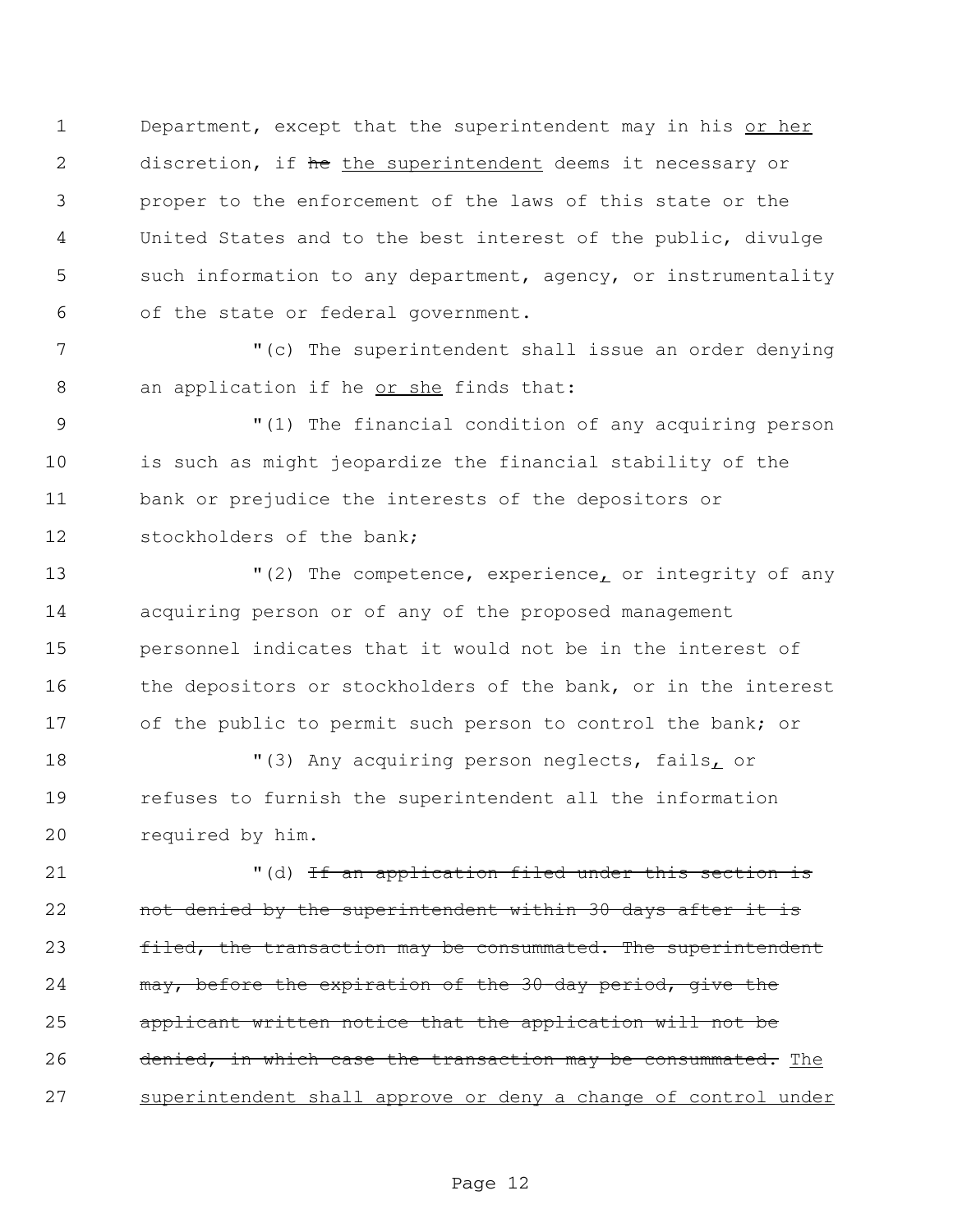this section within 60 days after receipt of a completed application; provided that if the superintendent requests additional information from the applicant following receipt of 4 a completed application, the time limit for the decision by the superintendent shall be the later of (1) the date set forth above in this subsection; or (2) 30 days after the 7 receipt by the superintendent of the requested additional 8 information. Any agreement entered into by the applicants and the superintendent as a condition that the application will not be denied is enforceable against the applicant and the bank. "(e) From any final order denying the application the applicant may appeal the decision in the manner and through the procedures established in Sections 5-5A-8 and 5-5A-9 for the denial of incorporation of a bank.

"(f) This section does not apply to:

 "(1) The acquisition of securities in connection with the exercise of a security interest or otherwise by way of foreclosure on default in the payment of a debt previously 20 contracted for in good faith;

21  $\sqrt{(2)}$  Transactions requiring the prior approval of 22 the Board of Governors of the Federal Reserve System under the 23 Bank Holding Company Act of 1956, as amended (12 U.S.C.A.  $$1841, et seq., and 26 U.S.C.A. $1101, et seq.}$ 

25 The Moving of the Transactions requiring prior approval of the 26 bank supervisory authorities under the Bank Merger Act, as 27 amended (12 U.S.C.A. \$1828(c));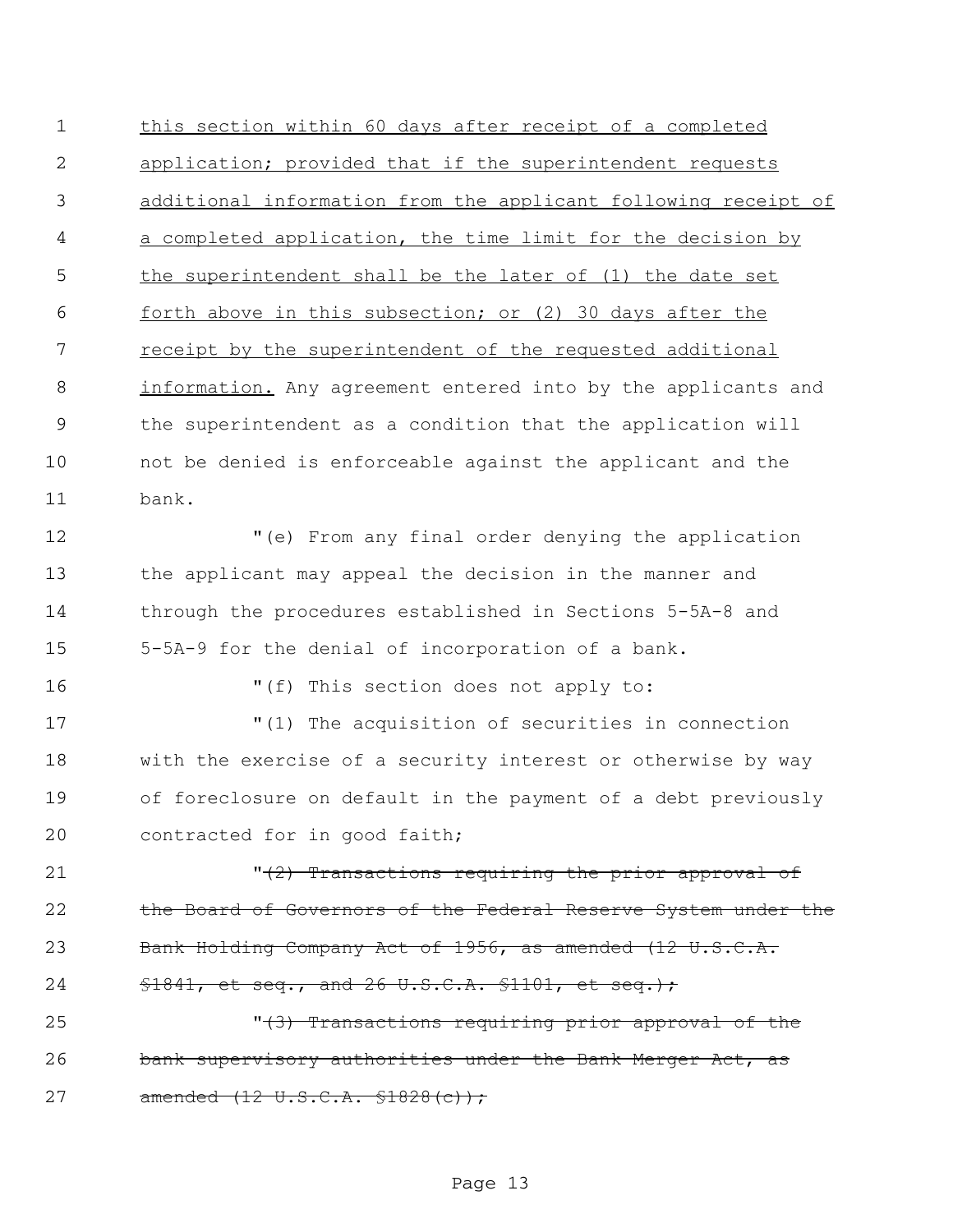1 T<sup>+4</sup> (2) Acquisitions or transfers by gift, operation of law or by will or intestate succession; or

3 The 15th (3) Any transaction which the superintendent by regulation or order may exempt as not being contemplated by the purposes of this section or the regulation of which is not necessary or appropriate for the protection of the bank.

7 "(g) If it appears to the superintendent that any person has committed or is about to commit a violation of this section or any regulation or order of the superintendent adopted under it, the attorney general on behalf of the superintendent may apply to the Circuit Court of Montgomery County for an order enjoining the violation and for any other equitable relief as the nature of the case may require.

 "(h) Fees collected under this section shall be paid into the special fund established by the State Treasurer pursuant to Section 5-2A-20.

"§5-8A-20.

 "Whenever it shall appear to the superintendent that any bank has violated its charter or any law of the state, or 20 is conducting business in any unauthorized manner, or that the 21 bank may suspend payment of its obligations, or if its capital is impaired and not made good under the requirement of the superintendent within the required time, or if any such bank or an affiliate of such bank as defined in Section 5-3A-1 shall refuse to submit its papers, books and concerns to the inspection of the superintendent or any examiner, or if any officer thereof shall refuse to be examined on oath touching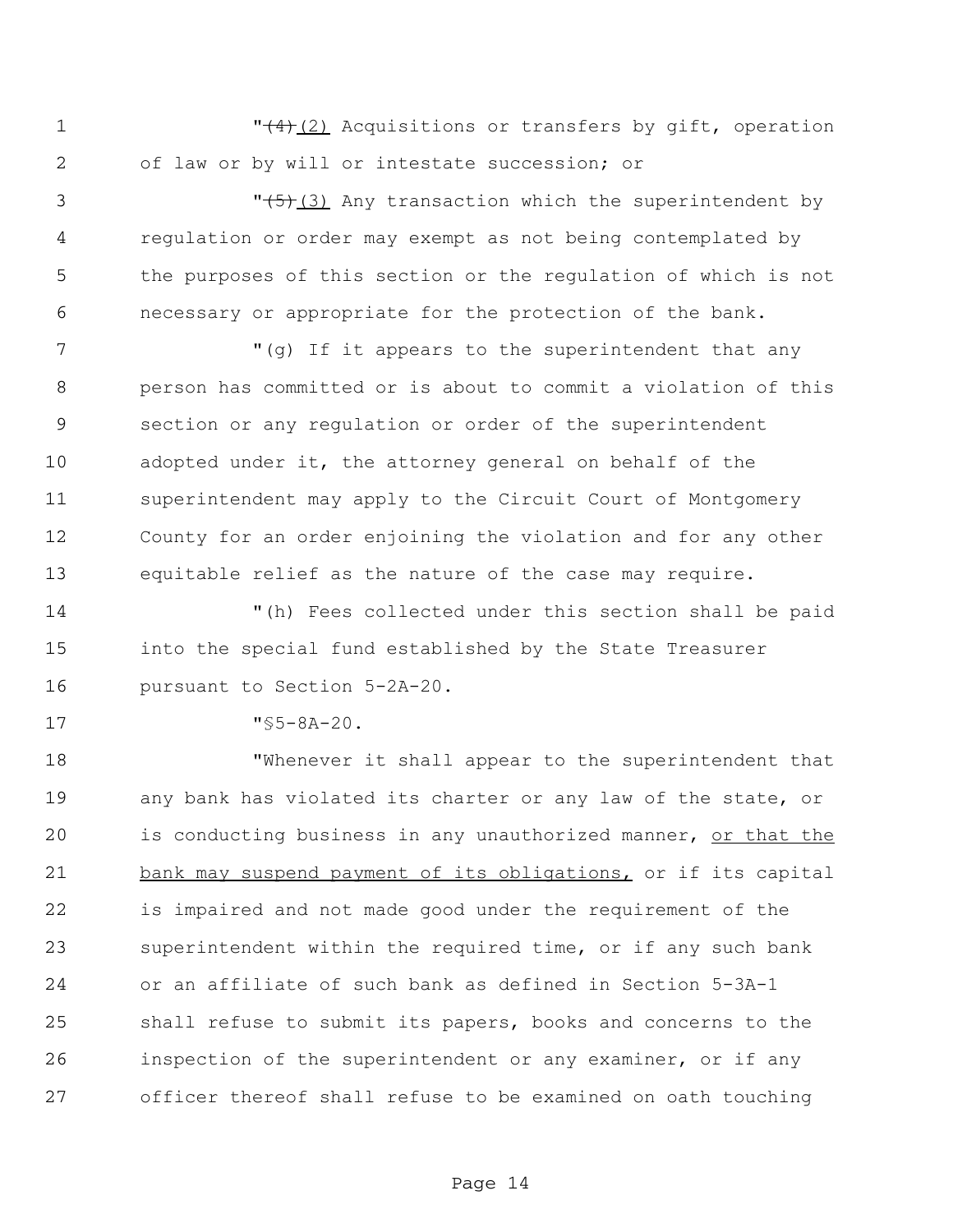1 the conducting of any such bank, or if any such bank shall suspend payment of its obligations, or if from any examination the superintendent shall have reason to conclude that such bank is in an unsound or unsafe condition to transact the business for which it was organized, or that it is unsafe for it to continue business, or if any such bank shall neglect or refuse to observe any order of the superintendent directing or requiring the doing or cessation of any particular thing required to be done or not to be done by law, the superintendent may call a meeting of the Banking Board and 11 submit to said the board matters of default or misconduct in the affairs of the bank, of which the bank shall have notice and upon which the bank may be heard in person or by counsel, 14 and if said the board or a majority of said the board so directs, the superintendent shall forthwith take possession of the property and business of such bank and retain such possession until such bank shall resume business or a receiver 18 is appointed, as provided in this chapter. Notwithstanding the provisions of Section 5-2A-43, for purposes of this section, a quorum of the board shall be a majority of those present and 21 entitled to vote.

"§5-8A-24.

23 The superintendent may under his or her hand and official seal appoint a receiver to liquidate and distribute the assets of any bank taken possession of by the superintendent under the provisions of this chapter, the certificate of appointment to be filed in the office of the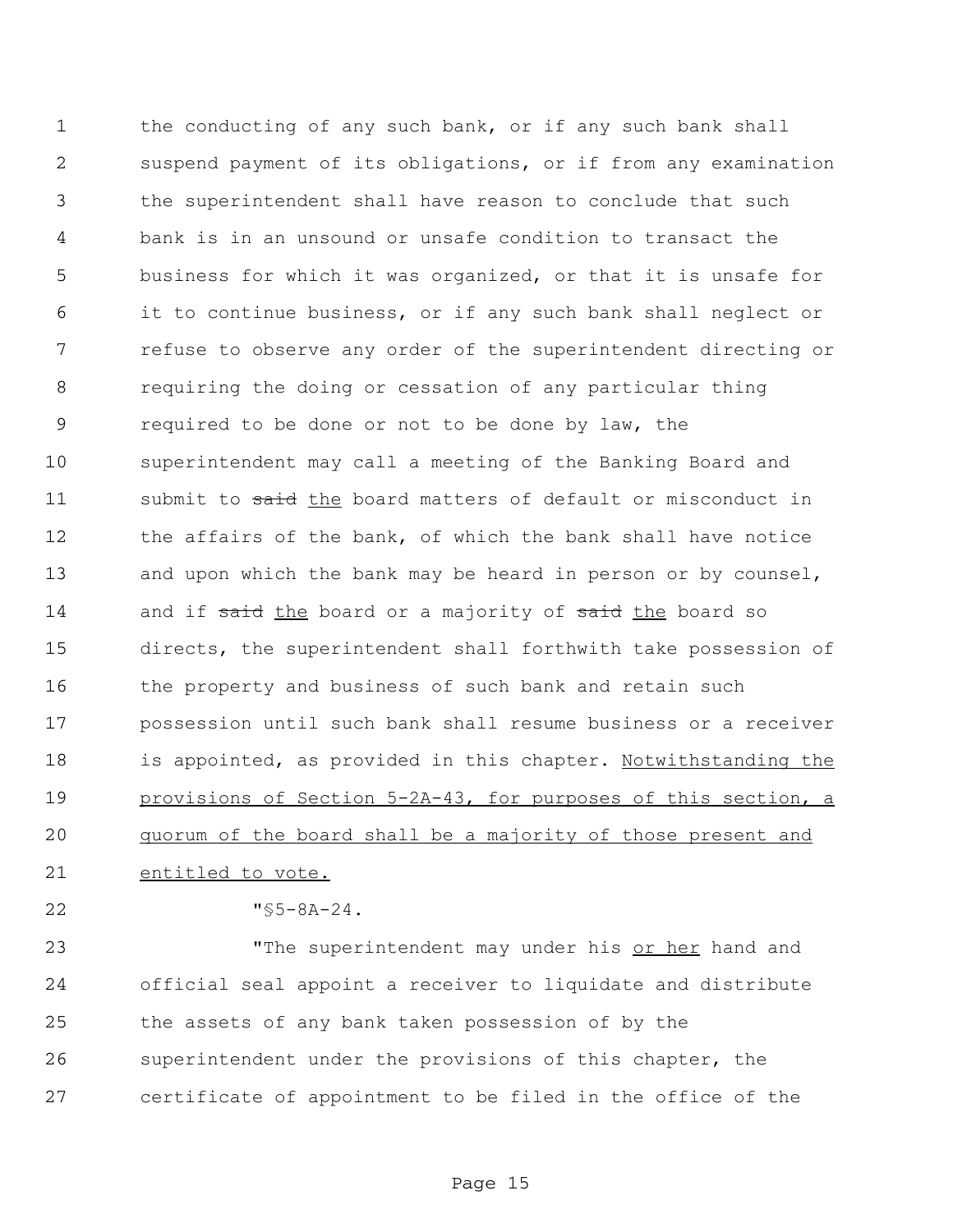superintendent and a certified copy in the office of the probate judge in the county in which the principal office of such bank is located. The receiver may be the Federal Deposit Insurance Corporation or any other agency or corporation created by the United States to act in such capacity or any person selected by the superintendent; provided, however, no examiner shall be appointed receiver of any bank whose books, 8 papers, and affairs he the examiner shall have examined within 9 one year next preceding the appointment of such receiver. Any 10 receiver Any receiver appointed other than the Federal Deposit Insurance Corporation, or any other agency or corporation created by the United States to act in such capacity shall apply for and shall be entitled to an ex parte order confirming his or her appointment as receiver from the receivership court.

"§5-13B-3.

 "This article sets forth the conditions under which a company may acquire an Alabama bank or an Alabama bank holding company or an Alabama bank holding company may acquire an out-of-state bank or bank holding company. This article is intended not to discriminate against out-of-state bank holding companies or against foreign bank holding companies in any manner that would violate Section 3(d) of the Bank Holding Company Act, as amended effective September 29, 1995, by Section 101 of the Riegle-Neal Interstate Banking and Branching Efficiency Act of 1994, Public Law No. 103-328. "§5-13B-4.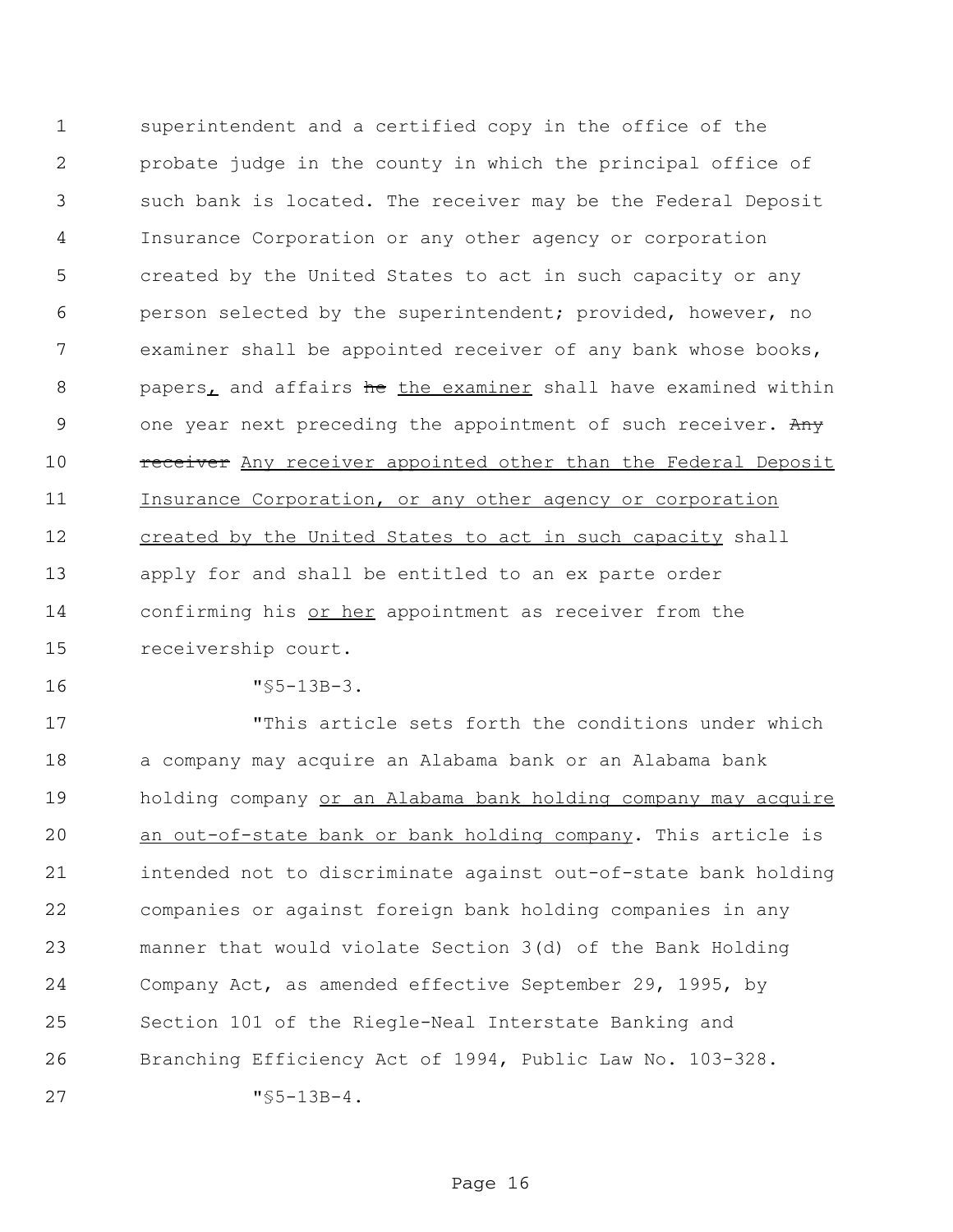## "(a) Except as otherwise expressly permitted by

2 federal law, no No company may acquire an Alabama bank holding company or an Alabama state bank without the prior approval of the superintendent.

 "(b) The approval of the superintendent under subsection (a) shall not be required where the acquisition is made:

8  $\sqrt{(1)}$  Solely for the purpose of facilitating an acquisition otherwise permitted under this article which does 10 mot require the approval of the superintendent;

11  $\sqrt{(2)}$ (1) In a transaction arranged by the superintendent or another bank supervisory agency to prevent the insolvency or closing of the acquired bank; or

 $\sqrt{(3)}$ (2) In a transaction in which a bank forms its own bank holding company, if the ownership rights of the former bank shareholders are substantially similar to those of the shareholders of the new bank holding company.

18 The Colombia Company may acquire an  $\frac{m}{c}$  No Alabama bank holding company may acquire an out-of-state bank or bank holding company without the prior approval of the superintendent.

 $\sqrt{c}$  (d) In a transaction for which the superintendent's approval is not required under this section, the parties shall give written notice to the superintendent at least 15 days before the effective date of the acquisition, unless a shorter period of notice is expressly permitted or required under applicable federal law.

"§5-13B-5.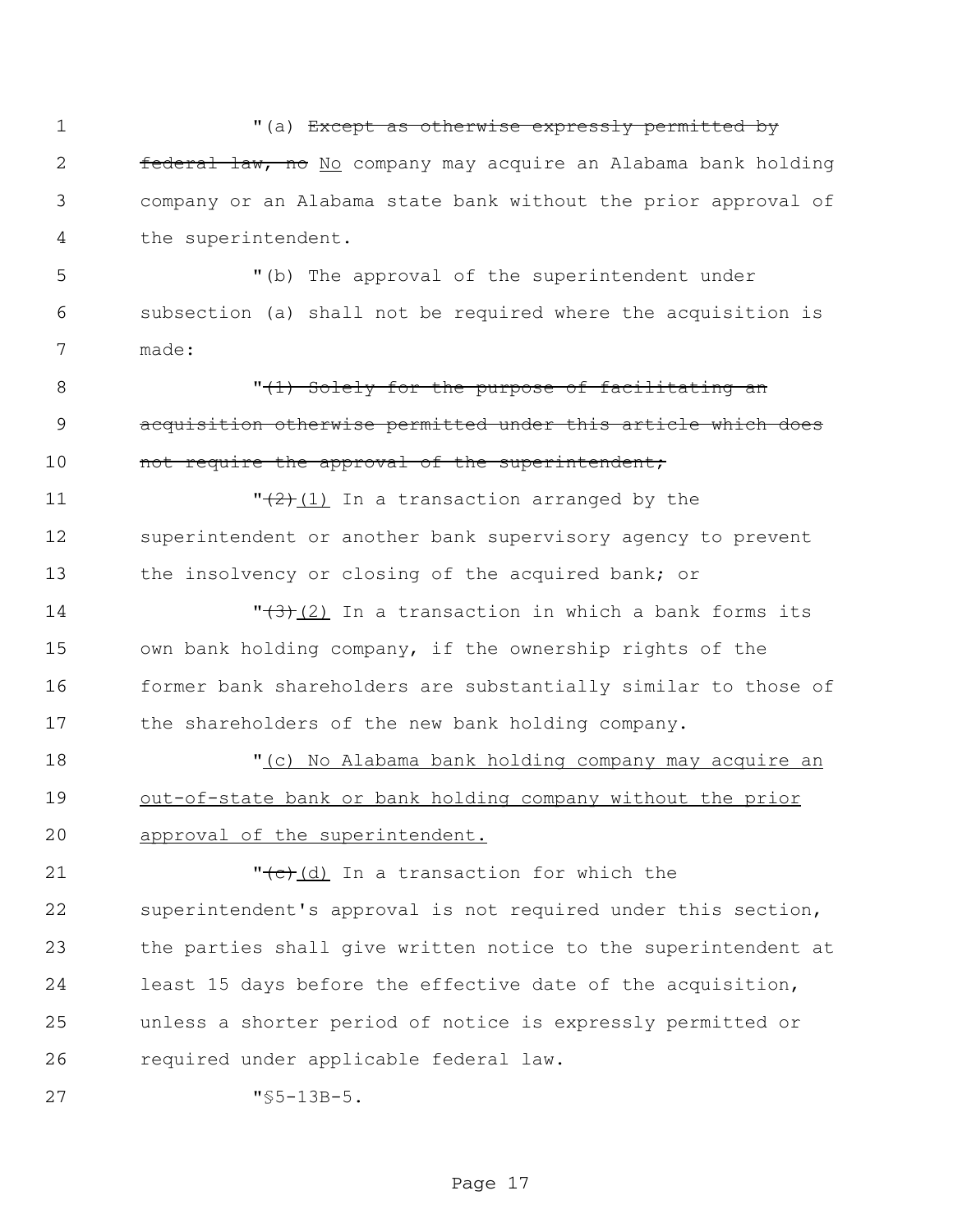"(a) A company that proposes to make an acquisition under this article shall:

 "(1) File with the superintendent a copy of the application that such company has filed with the responsible federal bank supervisory agency together with such additional information as the superintendent may prescribe; and

7 "(2) Pay to the superintendent the application fee, 8 if any, prescribed by the superintendent.

 "(b) To the extent consistent with the effective discharge of the superintendent's responsibilities, the forms established under this article for application and reporting shall conform to those established by the Board of Governors of the Federal Reserve System under the Bank Holding Company Act.

 "(c) In connection with an application received under this article, the superintendent shall require that prior notice of the application be published one time in a 18 daily newspaper of general circulation and provide an 19 opportunity for public comment:

20 The Thequire that prior notice of the application be published one time in a daily newspaper of general circulation 22 and provide an opportunity for public comment; and

 $\sqrt{(2)}$  Make the application available for public **inspection to the extent required or permitted under** 25 applicable state or federal law.

 "(d) If the applicant is an out-of-state bank holding company that is not incorporated under the laws of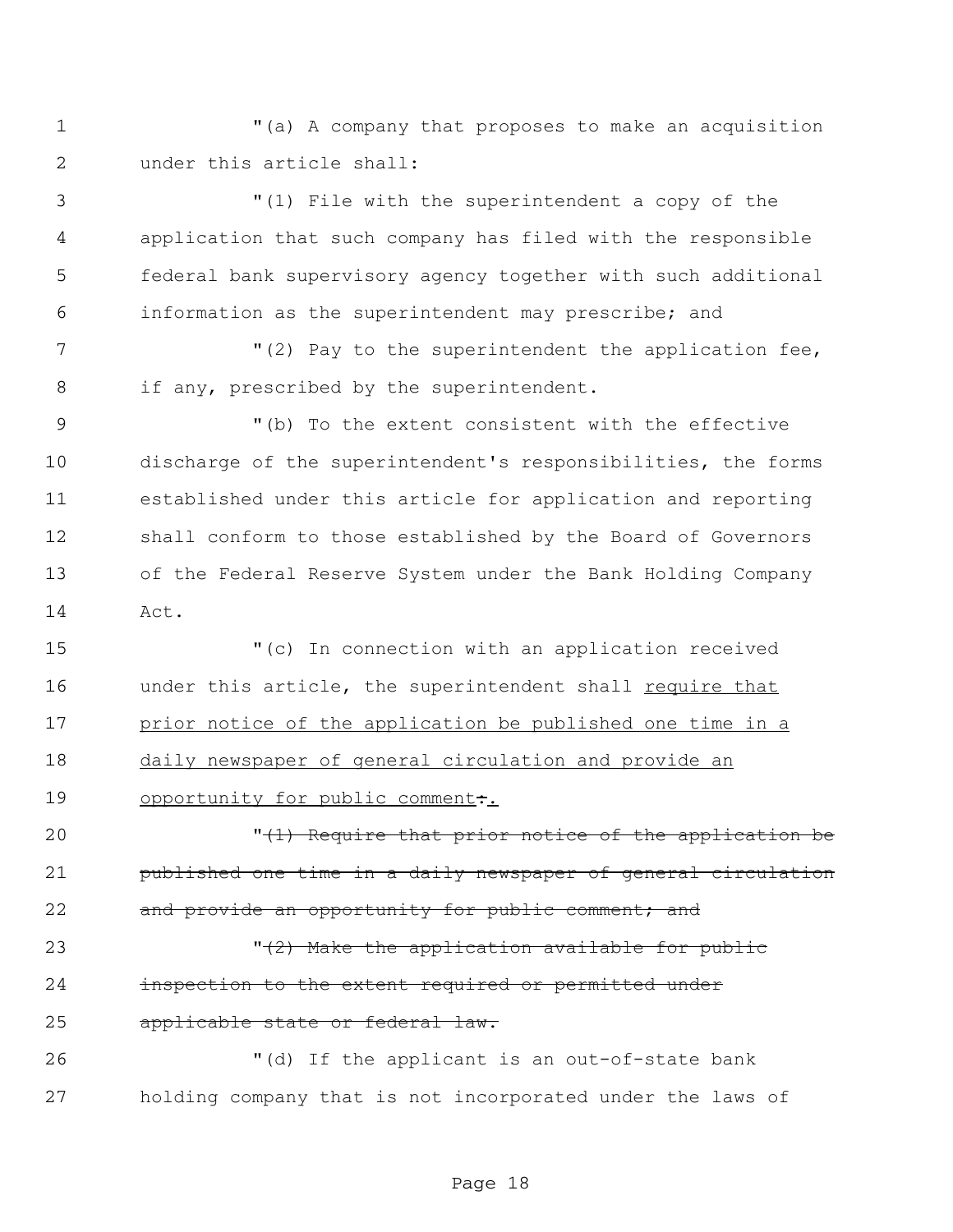this state, it shall submit with the application evidence satisfactory to the superintendent that the applicant has complied with or is exempted from the requirements of Sections 10-2B-15.01 et seq. "§5-13B-6. "(a) In deciding whether to approve an application for a proposed acquisition under this article, the superintendent shall consider whether the acquisition may: "(1) Be detrimental to the safety and soundness of 10 the Alabama state bank or the Alabama bank holding company to 11 be acquired; "(2) Result in a substantial reduction of competition in this state; or "(3) Have a significantly adverse effect on the convenience and needs of the community or communities in this state that are served by the Alabama state bank or the Alabama bank holding company to be acquired. "(b) Except as otherwise expressly provided in this section, the superintendent shall not approve an acquisition under this article if upon consummation of the transaction the applicant, including any depository institution affiliated with the applicant, would control 30 percent or more of the total amount of deposits held by depository institutions in this state.

 "(c) The superintendent may by regulation, with the concurrence of a majority of the members of the Alabama State Banking Board, adopt a procedure whereby the limitation on